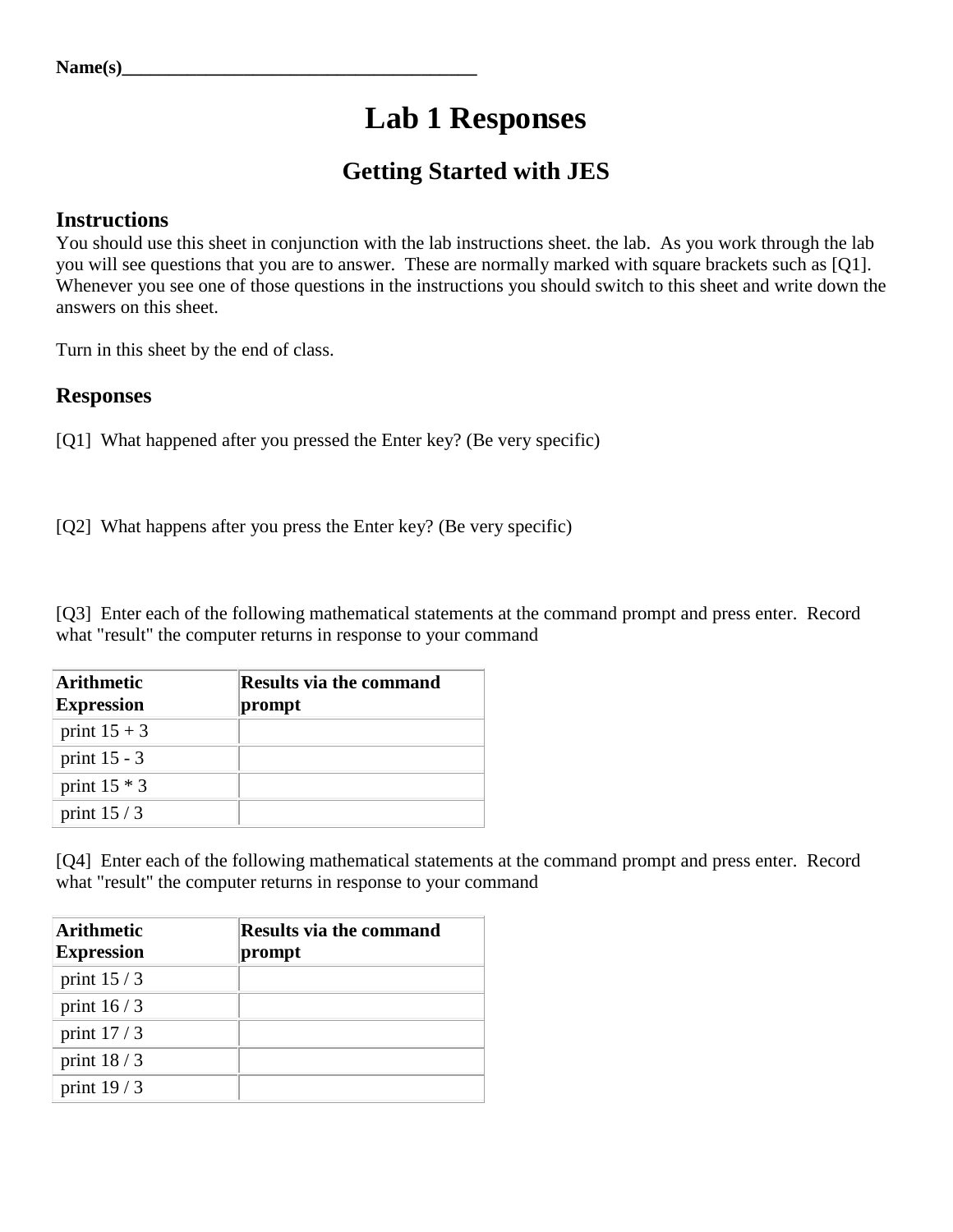[Q5] Enter each of the following mathematical statements at the command area and press enter. Record what "action" the computer takes in response to your command

| <b>Arithmetic</b><br><b>Expression</b> | <b>Results via the</b><br>command Results via<br>the command prompt | Arithmetic<br><b>Expression</b> | <b>Results via the command</b><br><b>Results via the command</b><br>prompt |
|----------------------------------------|---------------------------------------------------------------------|---------------------------------|----------------------------------------------------------------------------|
| 8/4                                    |                                                                     | 8 % 4                           |                                                                            |
| 9/4                                    |                                                                     | 9 % 4                           |                                                                            |
| 10/4                                   |                                                                     | 10 % 4                          |                                                                            |
| 11/4                                   |                                                                     | 11 % 4                          |                                                                            |
| 12/4                                   |                                                                     | 12 % 4                          |                                                                            |
| 13/4                                   |                                                                     | 13 % 4                          |                                                                            |

[Q6] Given what you observed in the previous step, write a short explanation of what the % operator does in Python.

[Q7] Enter each of the following mathematical statements at the command area and press enter. Record what "action" the computer takes in response to your command

| <b>Arithmetic</b><br><b>Expression</b> | <b>Results via the</b><br>command prompt |
|----------------------------------------|------------------------------------------|
| 8 % 2                                  |                                          |
| $9\%$ 2                                |                                          |
| $10\%2$                                |                                          |
| 11 % 2                                 |                                          |
| 12.96.2                                |                                          |

[Q8] What do you notice about even numbers? What do you notice about odd numbers?

[Q9] Enter each of the following mathematical statements at the command area and press enter. Record what "action" the computer takes in response to your command

| <b>Arithmetic</b><br><b>Expression</b> | <b>Results via the</b><br>command prompt |
|----------------------------------------|------------------------------------------|
| 12345/10                               |                                          |
| 12345 % 10                             |                                          |
| 12345 / 100                            |                                          |
| 12345 % 100                            |                                          |
| 12345 / 1000                           |                                          |
| 12345 % 1000                           |                                          |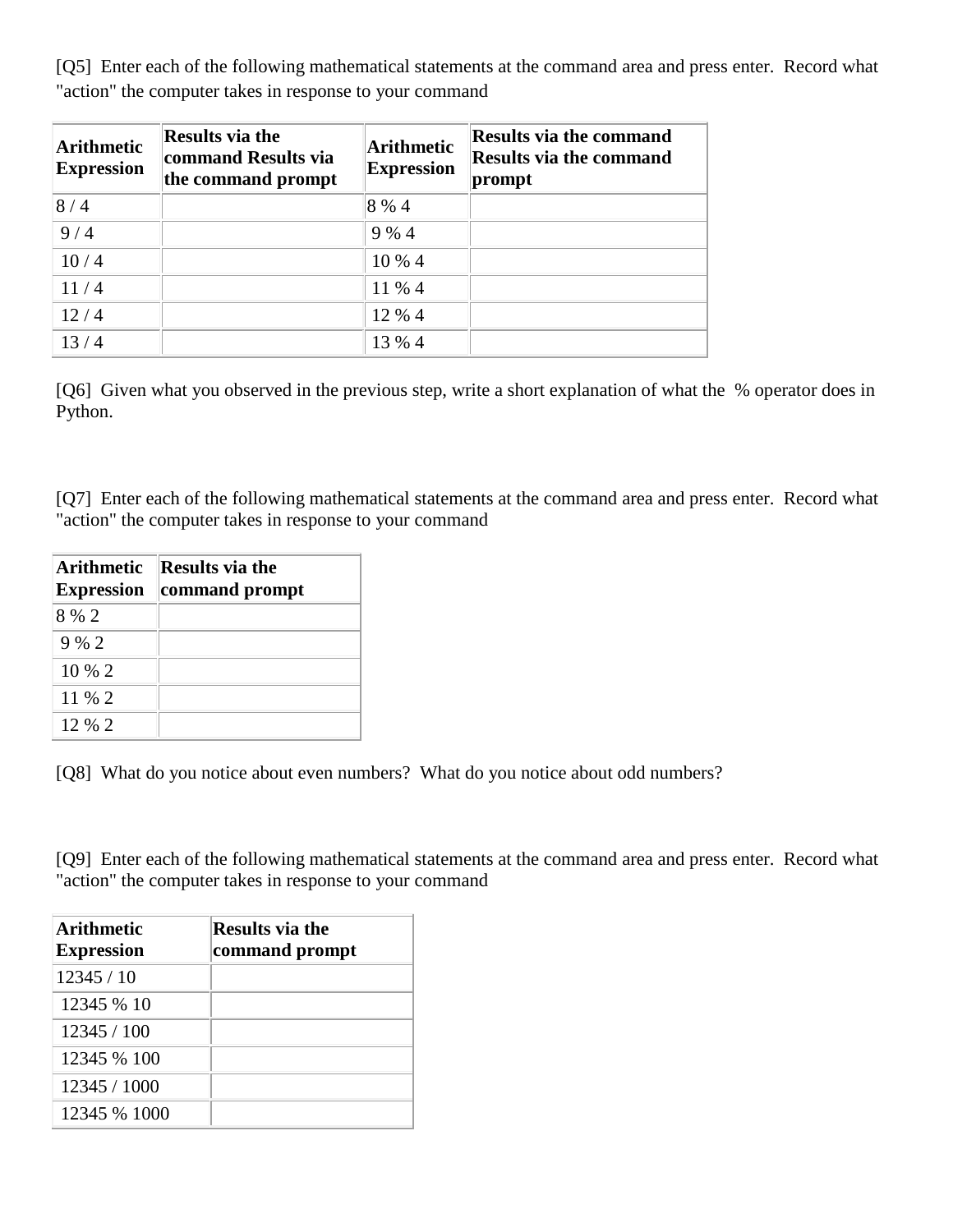[Q10] Enter each of the following mathematical statements at the command area and press enter. Record what "action" the computer takes in response to your command

| Arithmetic<br><b>Expression</b> | <b>Results via the</b><br>command prompt |
|---------------------------------|------------------------------------------|
| 12345 % 10                      |                                          |
| 12345 / 10 % 10                 |                                          |
| 12345 / 100 % 10                |                                          |
| 12345 / 1000 % 10               |                                          |
| 12345 / 10000                   |                                          |

[Q11] Enter each of the following mathematical statements at the command prompt and press enter. Record what "result" the computer returns in response to your command

| <b>Arithmetic</b><br><b>Expression</b> | <b>Results via the command</b><br>prompt |
|----------------------------------------|------------------------------------------|
| print $15.0 + 3.0$                     |                                          |
| print $15.0 - 3.0$                     |                                          |
| print $15.0 * 3.0$                     |                                          |
| print $15.0 / 3.0$                     |                                          |

[Q12] Enter each of the following mathematical statements at the command prompt and press enter. Record what "result" the computer returns in response to your command

| <b>Arithmetic</b><br><b>Expression</b> | <b>Results via the command</b><br>prompt |
|----------------------------------------|------------------------------------------|
| print $16.0 / 3.0$                     |                                          |
| print $16/3.0$                         |                                          |
| print $16.0/3$                         |                                          |
| print $16/3$                           |                                          |

[Q13] Enter each of the following mathematical statements at the command area and press enter. Record what "action" the computer takes in response to your command

| <b>Arithmetic</b><br><b>Expression</b> | <b>Results via the command prompt</b> |
|----------------------------------------|---------------------------------------|
| $2**1$                                 |                                       |
| $2**2$                                 |                                       |
| $2**3$                                 |                                       |
| $2**4$                                 |                                       |
| $3 * 1$                                |                                       |
| $3**2$                                 |                                       |
| $3**3$                                 |                                       |
| $3 * A$                                |                                       |